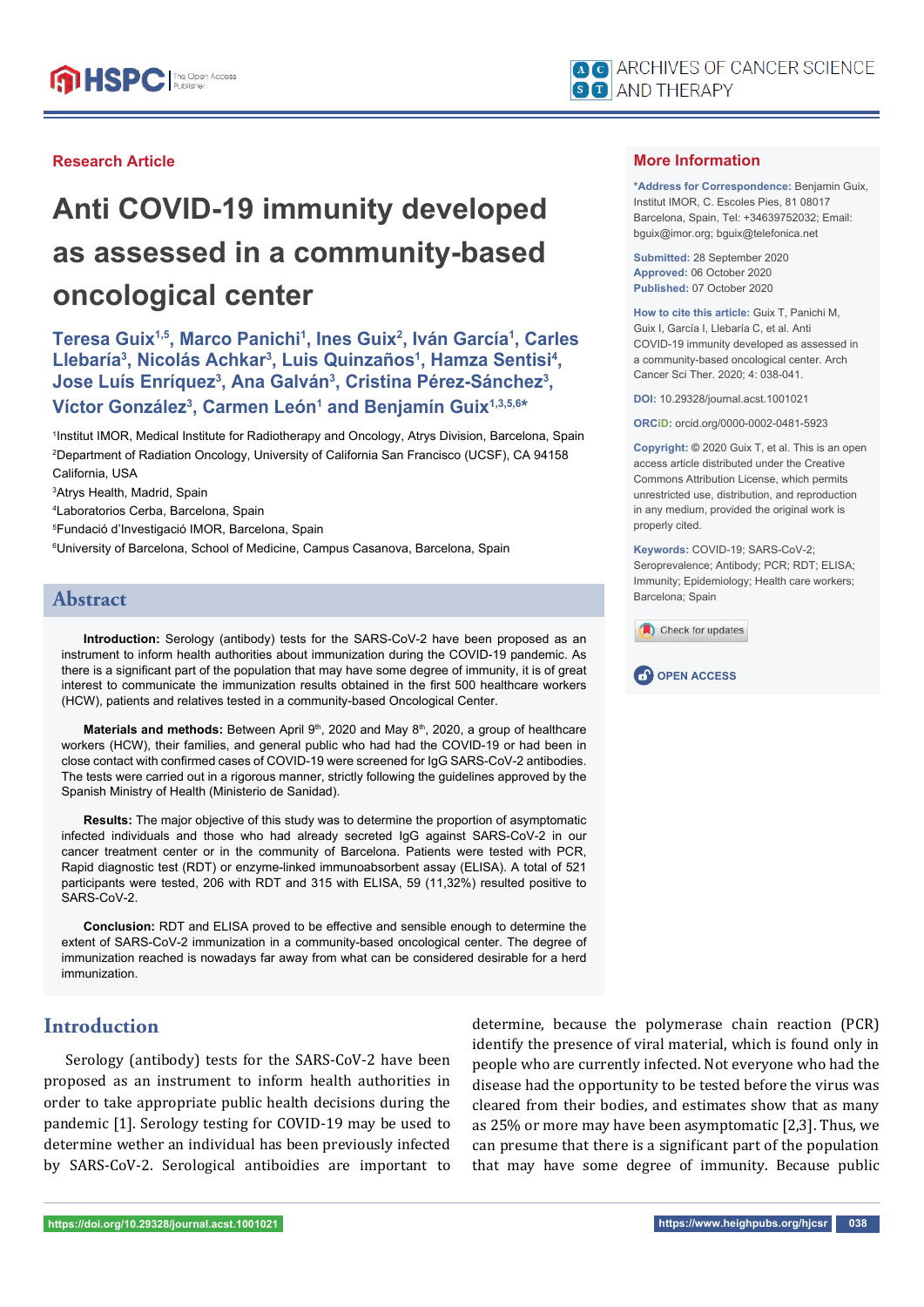

health decision making relies in part on an understanding of the disease prevalence and the prevalence of immunity, extensive antibody/serology testing is needed to determine the true prevalence of SARS-CoV-2 infection. It is for this reason that we consider of great interest to communicate the immunization results obtained in our cohort.

## **Materials and methods**

### **Study design**

This study was conducted between April 9<sup>th</sup>, 2020 and May 8th, 2020 in Barcelona, a city of 1,636,762 inhabitants in 2019, the second most populated city of Spain and the capital of Catalonia. Enrollment consisted on a group of HCW, their families, and general public that considered that had had the COVID-19 or had been in close contact with an infected. All participants provided written and informed consent before enrollment to have their data anonymously processed.

Testing was done according to the guidelines approved by the Spanish Ministerio de Sanidad, Instituto de Salud Carlos III [4] and the Conselleria de Salut of the Generalitat de Catalunya [5]. In summary, all HCW (including doctors, physicists, nurses, technicians, administrative and cleaning personnel) that might, to any degree, have been in contact with COVID-19 patients, the patients, their relatives or individuals who have been in contact with other infected patients, could be tested.

Cancer patients have been considered of higher risk of being infected by SARS-CoV-2 as well of having an increased severity of symptoms and higher mortality rate, so a special protocol for prevention of transmission among patients and health care workers was promptly applied in the cancer center in order to minimize risks. This protocol served as basis for the development of the national guidelines for radiation oncology services [6]. This protocol determined the use of extensive PCR and immunodetection exams periodically and as soon as any symptom or contact with infected individuals was suspected.

#### **Procedures**

Participants voluntarily contacted the center to be tested. After providing informed consent, participants completed a questionnaire including information about demographics, symptoms, underlying diseases, vaccinations, and medications they were taking. If no symptoms and no contact with possibly infected patients was detected, participants were excluded from the analysis.

Questionnaire data were recorded on site at the time of obtaining the samples and was introduced into an electronic data base (SPSS v15) by trained personnel for further statistical analysis.

## **Results**

#### **Study design and study population**

The main objective of this study was to determine the proportion of individuals infected with the SARS-CoV-2 or with immunity against it in the general population of Barcelona. The city that had a total of 17.163 positive cases (crude incidence rate of 104,86 cases per 10.000 inhabitants) and 38.241 considered as suspicious, according to the guidelines of the Conselleria de Sanitat of the Government of Catalonia [5]. These numbers approximately represent the 1.05% and 2.33% of the population respectively. Patients with PCR, Rapid diagnostic test (RDT) or enzyme-linked immunoabsorbent assay (ELISA) positive were considered positive meanwhile, patients classified as suspicious were individuals who had symptoms similar to those of confirmed covid-19 patients but who lacked a positive PCR or RDT.

#### **Immunization results**

A total of 521 participants were tested, 315 with ELISA and 206 with RDT.

Individuals without symptoms and without IgM or IgG were considered negative for SARS-CoV2. Patients with IgG and without IgM, were considered to have passed the infection. Patients with IgM (with or without IgG) were remitted to a PCR determination as well as patients with symptoms but without immunity (negative for IgM and IgG), as can be observed in table 1.

Of the 521 persons tested, 59 (11,32%) resulted positive to SARS-CoV-2. There were 47 patients who resulted positive for IgG in the group of 315 patients studied with ELISA (13,33%). In the group of 206 tested with RDT, there were a total of 17 patients (8,25%) with IgG positive (Table 2). In this Group, 4 (1,92%) patients probed to be positive for IgM, 2 (0,97%) of them in previously symptomatic patients and 2 (0,97%) in asymptomatic patients. All 4 were tested with PCR, the 2 previously symptomatic were negative and the 2 asymptomatic tested positive, thus considered as new diagnosis of COVID-19.

| Table 1: General interpretation summary.                                 |           |             |                                                                  |  |  |  |  |
|--------------------------------------------------------------------------|-----------|-------------|------------------------------------------------------------------|--|--|--|--|
| <b>Past Symptoms/Contact with</b><br>confirmed/possible COVID-19 patient |           | $lgM$ $lgG$ | <b>Interpretation</b>                                            |  |  |  |  |
| No                                                                       |           |             | Negative                                                         |  |  |  |  |
| No.                                                                      |           | $\ddot{}$   | Past infection. Immune                                           |  |  |  |  |
| No.                                                                      | $\ddot{}$ |             | Posible infection. PCR<br>Mandatory                              |  |  |  |  |
| No.                                                                      | $\ddot{}$ | $\ddot{}$   | Posible infection. PCR<br>Mandatory                              |  |  |  |  |
| Yes                                                                      |           |             | Not immune. Posible infection.<br><b>PCR Mandatory</b>           |  |  |  |  |
| Yes                                                                      |           | $\ddot{}$   | Past infection. Immune.                                          |  |  |  |  |
| Yes                                                                      | ÷         |             | Posible presence of the<br>infection. PCR Mandatory              |  |  |  |  |
| Yes                                                                      | ÷         | $\ddot{}$   | Past infection. Posible<br>persistente of virus PCR<br>Mandatory |  |  |  |  |

**Table 2:** Results of the immunity rapid diagnostic tests (RDT) and enzyme-linked immunoabsorbent assay (ELISA).

|              | N   | <b>Positive</b> | $\%$  |
|--------------|-----|-----------------|-------|
| RDT          | 206 |                 | 8,76  |
| <b>ELISA</b> | 315 | 42              | 13,33 |
| TOTAL        | 521 | 59              | 11,32 |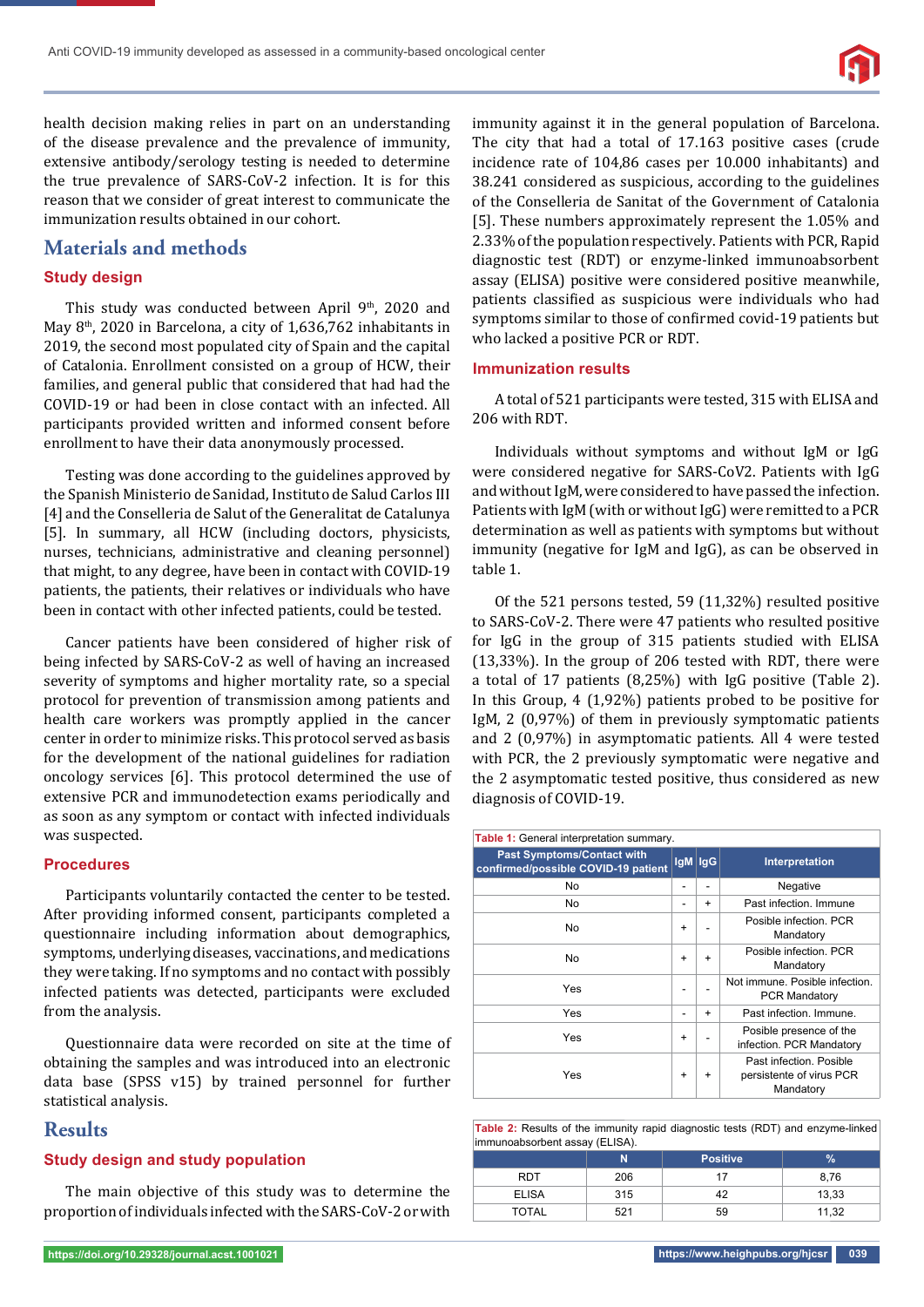

It is interesting to observe that there were 4 patients with previous positive PCR that tested negative for RDT and ELISA. This suggests that that they may have passed the disease, with a variable intensity (none of them required hospitalization), but didn't develop significant immunity, at least at the time of analysis.

## **Speed of immunization**

It is noteworthy that between April 9th and  $21$ <sup>st</sup> a total of 223 patients were tested and only 5 (2.24%) were positive. After this date, rate of positivity increased and in the remaining 298 patients tested 54 (18,12%) resulted positive.

## **Discussion**

The study followed government guidelines which required a prescription of the test by a doctor following some kind of symptom or indication. It has been run in a hospital environment and it has addressed to HCW or patients and their relatives and close contacts. This population is considered in high risk of being infected or having been in contact with the SARS-CoV2 (or at least with a higher risk than for the normal population), and so they were supposed to have acquired a degree of immunity higher than the one observed in the general population.

In this environment, the 11,32% that developed immunity was far less than expected and much lower than what would have be considered as ideal for the herd-immunity effect [7].

One of the topics of highest public interest nowadays, is the proportion of the citizenship that has developed immunity against SARS-CoV-2. If we would extrapolate the data obtained to the general population of Spain and Barcelona we could obtain an estimate, even only partially approximated, of the numbers of people already immunized. In terms of the whole Spanish population (47.100,396), we could consider that around 5.181.044 citizens would have been in contact with the SARS-CoV-2 and would have developed significant immunity. This, in turn, would mean that 185.281 persons would be immunized in the metropolitan area of Barcelona.

Recently, the Spanish Ministerio de Ciencia e Innovación, the Ministerio de Sanidad, the Consejo Interterritorial sistema nacional de salud and the Instituto de salud Carlos III released the preliminary results of the first round of the National study of sero-epidemiology of the SARS-CoV-2 infection in Spain [8]. A total of 60.983 patients were recruited. The estimated prevalence of IgG antibodies in front of the SARS-CoV-2 in Spain was 5,0% and for Barcelona of 7.1%. This data, are about half of the obtained in the present study. This can be considered normal due to the fact that one is obtained in the general population and our study is in a high-risk population.

The amount of prevalence studies is very scarce. Streeck, et al. [9] published data on 919 individuals of a small German town which was exposed to a super-spreading event. They reported a 15,5% infection rate, that was significantly higher than the 3.1% officially reported cases for this community. Another study from Uppsala's university, lead by Lundkvist [10], examined 6,000 individuals and found a 7.5% of immunity rate. He studied independently 1,000 care workers and found that 23% of them had been infected, this is an infection rate much higher than the one described in the present study. Data coming from England [11] showed around a 6.78% of the people who provided blood samples tested positive for antibodies to COVID-19. Finally, Garcia-Basteiro, et al. [12], reporting data from a large reference hospital at Barcelona found a 9.3% for IgM, IgG or IgA in a sample of 578 HCW.

Folgueira, et al. [13] reported that 2085 HCW in Madrid were tested by PCR and found that 38% resulted positive for SARS-CoV-2. Tests were done during  $1^{st}$  and  $29^{th}$  of March 2020. No immunization data has been published. The high infection rate could be a result of the early moment in time in which the study was carried out, when no effective protective garment was provided to HCW by this time. In our series, no transmission was detected between patients and HCW, or vice versa, what probably meant that the protocol was successfully implemented. A summary of immunization results is shown in table 3.

The increasing detection rate of IgG between the first 2 weeks and the last 2 weeks of the study could be due for two reasons: one is the delayed detection of IgG after being in contact with the SARS-CoV-2 and the other could be the fact that after releasing the isolation measures a higher degree of herd immunization was taking place. Probably, both factors had some influence. To determine to which degree both of them contributed, a deep analysis of the epidemiology questionnaires would have to be carried out, that will be the subject of further study.

| Table 3: Summary of sero-prevalence studies. |                                                |                      |                                               |                             |  |  |  |  |
|----------------------------------------------|------------------------------------------------|----------------------|-----------------------------------------------|-----------------------------|--|--|--|--|
| <b>Study</b>                                 | <b>Dates</b>                                   | Location             | <b>Sample</b>                                 | <b>Immunization Results</b> |  |  |  |  |
| Guix, et al.                                 | April 9 <sup>th</sup> - May 8 <sup>th</sup>    | Barcelona, Spain     | 521 (HCW, and patients with symptons)         | 11.32%                      |  |  |  |  |
| Ministerio de Sanidad                        | April $27th$ – May 11 <sup>th</sup>            | Spain                | 60.983 (general population)                   | 5%                          |  |  |  |  |
| Streeck, et al.                              | March 30 <sup>th</sup> - April 6 <sup>th</sup> | Gang<br>elt, Germany | 919 (general population)                      | 15.5%                       |  |  |  |  |
| Lundkvist, A                                 |                                                | Uppsala, Sweeden     | 6.000 (general population of which 1.000 HCW) | 7.5% and 23% respectively   |  |  |  |  |
| Office for National Statistics               | May 24th                                       | England              | 17.176 (general population                    | 6.78%                       |  |  |  |  |
| Garcia-Basteiro, et al.                      | March 9th                                      | Barcelona, Spain     | 578 (HCW)                                     | 9.3%                        |  |  |  |  |
| Folgueira, et al.                            | March $1st - 29th$ March                       | Madrid, Spain        | 2085 (HCW)                                    | 38%                         |  |  |  |  |